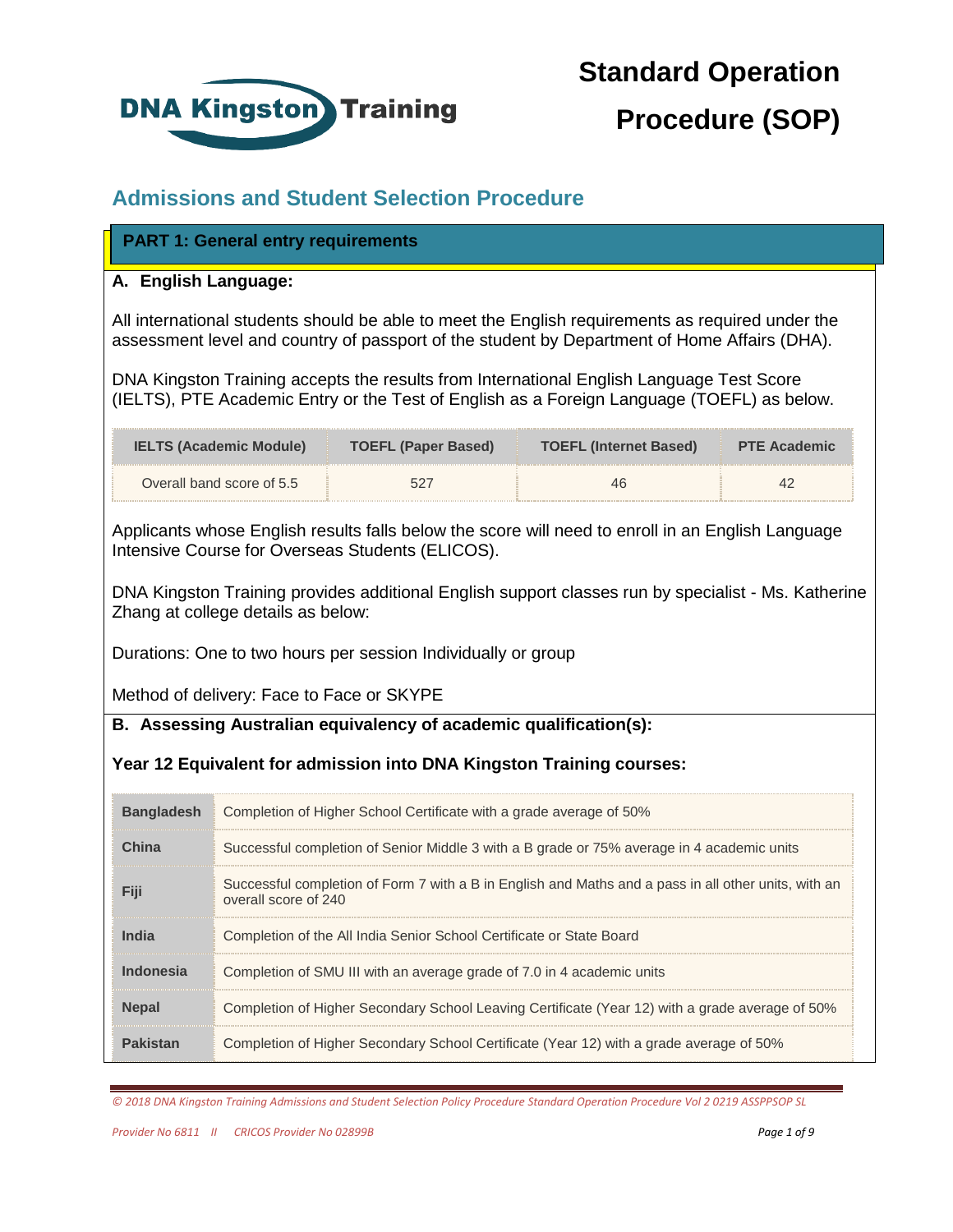

### **Procedure (SOP)**

| South<br><b>Africa</b> | Successful completion of Year 12                        |
|------------------------|---------------------------------------------------------|
| Sri Lanka              | 2 passes in GCE A-levels or equivalent                  |
| <b>Thailand</b>        | Successful completion of Matayom 6 with a GPA of 2.0    |
| <b>Turkey</b>          | Successful completion of Lise Diplomasi with GPA of 3.0 |
|                        | 2 passes in GCE A-levels                                |
| Vietnam                | Successful completion of Year 12 with a 6.0 GPA         |

**\*** *This is not an exhaustive list; admissions officer must contact the DIRECTOR/Campus Manager if the applicant has presented educational documents from countries not listed in above table before accepting the student into DNA Kingston Training courses*

#### **C. Language Literacy and Numeracy**

Students undertaking DNA Kingston Training courses will require language, literacy and numeracy capacity equivalent to the Australian Core Skills Framework (ACSF) descriptors' as below:

| Qualification<br>Level         | Learning                                                                                                                                                                                                                                                                                                                                  | Reading                                                                                                                                                                                                                                                                                                                                                                         | Writing                                                                                                                                                                                                                                                                                                                                                                                                                                                                            | <b>Numeracy</b>                                                                                                                                                                                                                                                                                                                                                                                     | Oral<br>Communication                                                                                                                                                                                                                                                                                                                                                                         |
|--------------------------------|-------------------------------------------------------------------------------------------------------------------------------------------------------------------------------------------------------------------------------------------------------------------------------------------------------------------------------------------|---------------------------------------------------------------------------------------------------------------------------------------------------------------------------------------------------------------------------------------------------------------------------------------------------------------------------------------------------------------------------------|------------------------------------------------------------------------------------------------------------------------------------------------------------------------------------------------------------------------------------------------------------------------------------------------------------------------------------------------------------------------------------------------------------------------------------------------------------------------------------|-----------------------------------------------------------------------------------------------------------------------------------------------------------------------------------------------------------------------------------------------------------------------------------------------------------------------------------------------------------------------------------------------------|-----------------------------------------------------------------------------------------------------------------------------------------------------------------------------------------------------------------------------------------------------------------------------------------------------------------------------------------------------------------------------------------------|
| Certificate III<br>and Cert IV | Engages with<br>others to carry<br>out group<br>activities<br>Attempts to<br>take the<br>trainer's<br>feedback into<br>account when<br>practicing new<br>skills<br>Follows a<br>template to<br>develop a<br>simple learning<br>plan<br>Develops a<br>simple grid to<br>collate<br>information<br>from a class<br>survey<br>$\sim$ $\cdot$ | Uses PC icons<br>on the toolbar,<br>e.g. font.<br>underline or bold<br>Interprets<br><i>instructions</i><br>which combine<br>pictorial and<br>written<br>information, e.g.<br>uses established<br>log-in routine to<br>access<br>computer-based<br>learning<br>materials<br>Finds information<br>about courses of<br>personal or<br>vocational<br>interest<br>Reads and retells | Creates a short<br>report, e.g. describes<br>previous English<br>classes or another<br>training course<br>Completes a training<br>log book or diary with<br>familiar information<br>Writes a list of tasks<br>to be completed by<br>members of a project<br>team, e.g. an action<br>plan<br>Writes a brief dot-<br>point statement<br>about information<br>provided in a training<br>session<br>Writes a brief text<br>expressing an<br>opinion, e.g. for a<br>training provider's | Orders and<br>compares familiar<br>and predictable<br>sets of data arising<br>from a course of<br>study and<br>comments on the<br>data in<br>collaboration with<br>others<br>Uses familiar<br>timetables and fare<br>information to<br>estimate the cost<br>and time taken to<br>get to a<br>course/training<br>venue<br>Reads and<br>discusses data from<br>simple charts or<br>tables provided as | Participates in an<br>informal<br>conversation, e.g.<br>exchanges<br>greetings with<br>and expresses<br>opinion to a fellow<br>class member,<br>asks questions<br>and makes<br>comments that<br>expand ideas, or<br>seeks clarification<br><b>Follows</b><br>instructions to<br>use distance<br>education<br>computer<br>software to join in<br>a discussion<br>Listens to short,<br>explicit |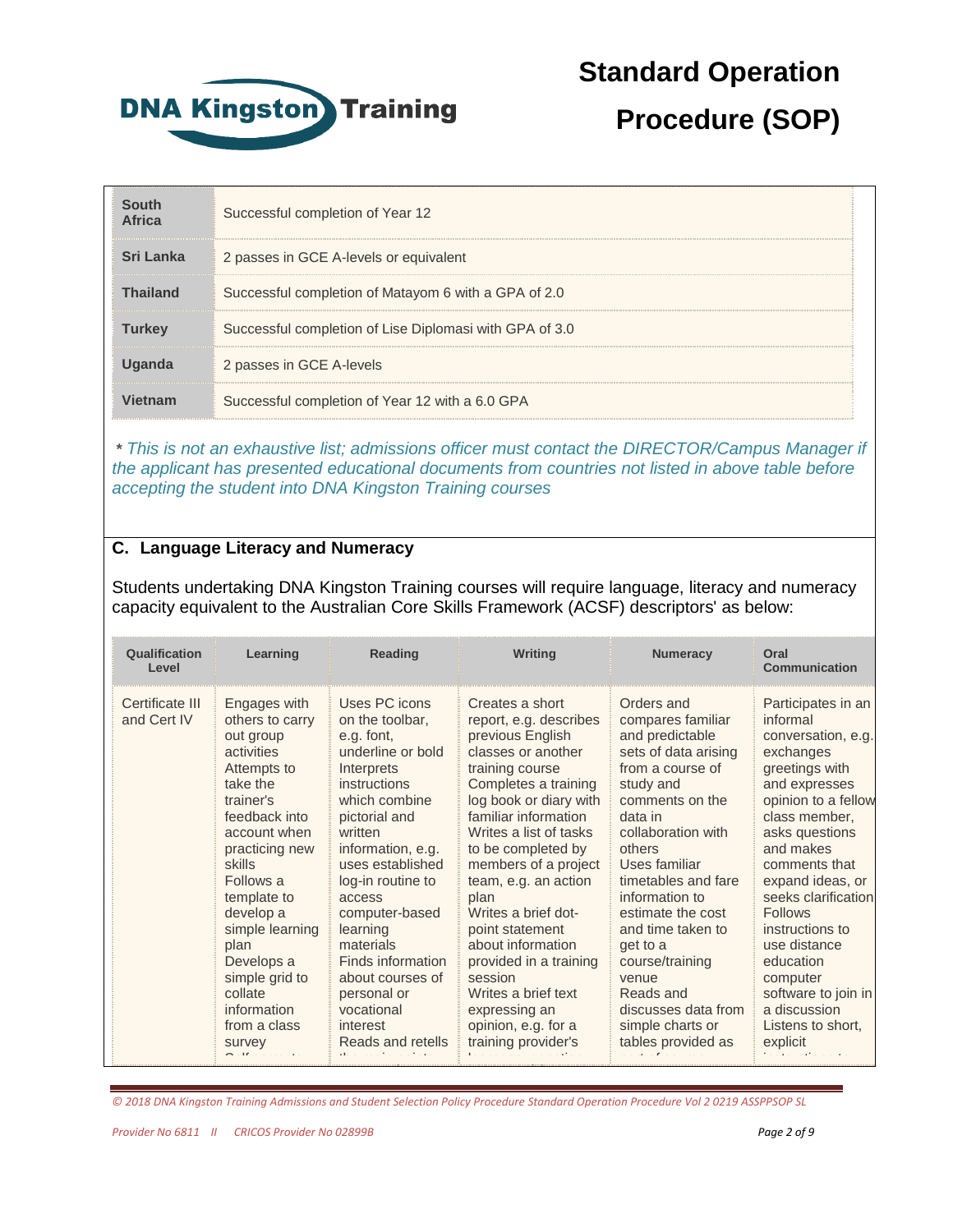

# **Standard Operation Procedure (SOP)**

|   |                                | own text on the<br>computer<br>using a<br>spellchecker,<br>word lists or<br>bilingual<br>dictionary<br>Uses a format<br>facility on the<br>computer to<br>find out how to<br>change fonts<br>or bullets<br>Uses a small<br>range of e-<br>learning<br>resources, e.g.<br>DVDs or<br>software<br>programs<br>Creates a<br>folder on a<br>computer to<br>save work or<br>relevant<br>information<br>Uses a<br>computer to<br>search for<br>possible<br>courses<br>Independently<br>updates own<br>personal<br>dictionary/word<br>list | of a short story or<br>newspaper article<br>of own choice<br>Reads an email<br>from the<br>teacher/trainer<br>about a change<br>of class time<br>Uses the<br>calendar in a<br>mobile phone to<br>record<br>appointments<br>and term dates<br>Reads entries in<br>a training log<br>book<br><b>Extracts</b><br>information from<br>a simple text, e.g.<br>identifies the<br>names and tasks<br>on a group<br>project plan or an<br>email from the<br>teacher/trainer<br>about a change<br>of class time | box<br>Writes a short<br>description of an<br>item for sale to be<br>placed on a student<br>notice board/e-board<br>Writes a paragraph<br>suggesting<br>improvements, e.g.<br>longer class times or<br>improved facilities at<br>the student<br>lounge/canteen<br>Completes familiar<br>detail on an<br>application form, e.g.<br>to apply for computer<br>access<br>Contributes to a<br>short report<br>summarizing a group<br>response<br>Writes a note of<br>explanation, e.g.<br>explains own<br>absence in a note to<br>the teacher/trainer/<br>manager | materials/handouts<br>in a course of<br>study, and<br>comments on the<br>data<br>Uses a calculator to<br>undertake familiar<br>and predictable<br>numerical<br>calculations (the<br>four operations with<br>division and<br>multiplication by<br>small whole number<br>values) required as<br>part of a course of<br>study, e.g. can<br>calculate an<br>increase of 25% on<br>a set of relevant<br>values | learn new<br>procedures<br>needed to<br>complete a task,<br>e.g. follows<br>instructions to<br>download<br>software for a<br>specific purpose<br>Receives and<br>passes on<br>straightforward<br>messages, e.g.<br>variations to a<br>training timetable<br>or due by date for<br>assessment<br>Participates in a<br>face to face oral<br>exchange, e.g.<br>enquires about<br>training<br>opportunities<br>Listens to<br>information<br>provided orally on<br>a topic and<br>responds<br>appropriately<br>Asks questions to<br>clarify information<br>and instructions |
|---|--------------------------------|-------------------------------------------------------------------------------------------------------------------------------------------------------------------------------------------------------------------------------------------------------------------------------------------------------------------------------------------------------------------------------------------------------------------------------------------------------------------------------------------------------------------------------------|--------------------------------------------------------------------------------------------------------------------------------------------------------------------------------------------------------------------------------------------------------------------------------------------------------------------------------------------------------------------------------------------------------------------------------------------------------------------------------------------------------|--------------------------------------------------------------------------------------------------------------------------------------------------------------------------------------------------------------------------------------------------------------------------------------------------------------------------------------------------------------------------------------------------------------------------------------------------------------------------------------------------------------------------------------------------------------|-----------------------------------------------------------------------------------------------------------------------------------------------------------------------------------------------------------------------------------------------------------------------------------------------------------------------------------------------------------------------------------------------------------|------------------------------------------------------------------------------------------------------------------------------------------------------------------------------------------------------------------------------------------------------------------------------------------------------------------------------------------------------------------------------------------------------------------------------------------------------------------------------------------------------------------------------------------------------------------------|
| & | Advanced<br>Diploma<br>Diploma | Attends an<br>information<br>session and<br>follows the<br>enrolment<br>process for a<br>chosen course<br>Works with a<br>partner or<br>group on a<br>short research<br>project<br><b>Uses</b><br>subheadings to<br>organize key<br>information for<br>$\alpha$ and $\alpha$ is a set of the $\alpha$                                                                                                                                                                                                                               | Uses text<br>organizers in<br>books and<br>manuals as an<br>aid to locating<br>information, e.g.<br>table of contents,<br>indexes or drop-<br>down menus<br><b>Follows</b><br>information<br>presented in<br>manuals,<br>instructions and<br>technical<br>drawings, e.g. an                                                                                                                                                                                                                            | Prepares an<br>assignment or<br>written project report<br>which may include<br>graphs or diagrams<br>for a specified<br>purpose<br>Takes coherent<br>notes from a public<br>lecture or training<br>session<br>Uses a range of<br>software packages to<br>complete<br>assignments, e.g. a<br>word processing                                                                                                                                                                                                                                                  | Uses a calculator<br>and/or a<br>spreadsheet to<br>undertake the<br>numerical<br>calculations<br>required as part of<br>a course of study<br>and discusses the<br>results, e.g. the<br>impact of<br>percentage<br>increases and<br>decreases on<br>values, profit and<br>loss statements,<br>والملفائك والملامين والمستور المست                                                                           | <b>Presents</b><br>narrative by<br>telling a story to a<br>co-learner or<br>colleague,<br>adjusting<br>language as<br>appropriate to the<br>audience<br>Works with a<br>partner to<br>develop an oral<br>presentation<br>Listens to or<br>views a<br>persuasive text<br>وأعلقا أعابد بالمحادث بملاقات المرتب                                                                                                                                                                                                                                                           |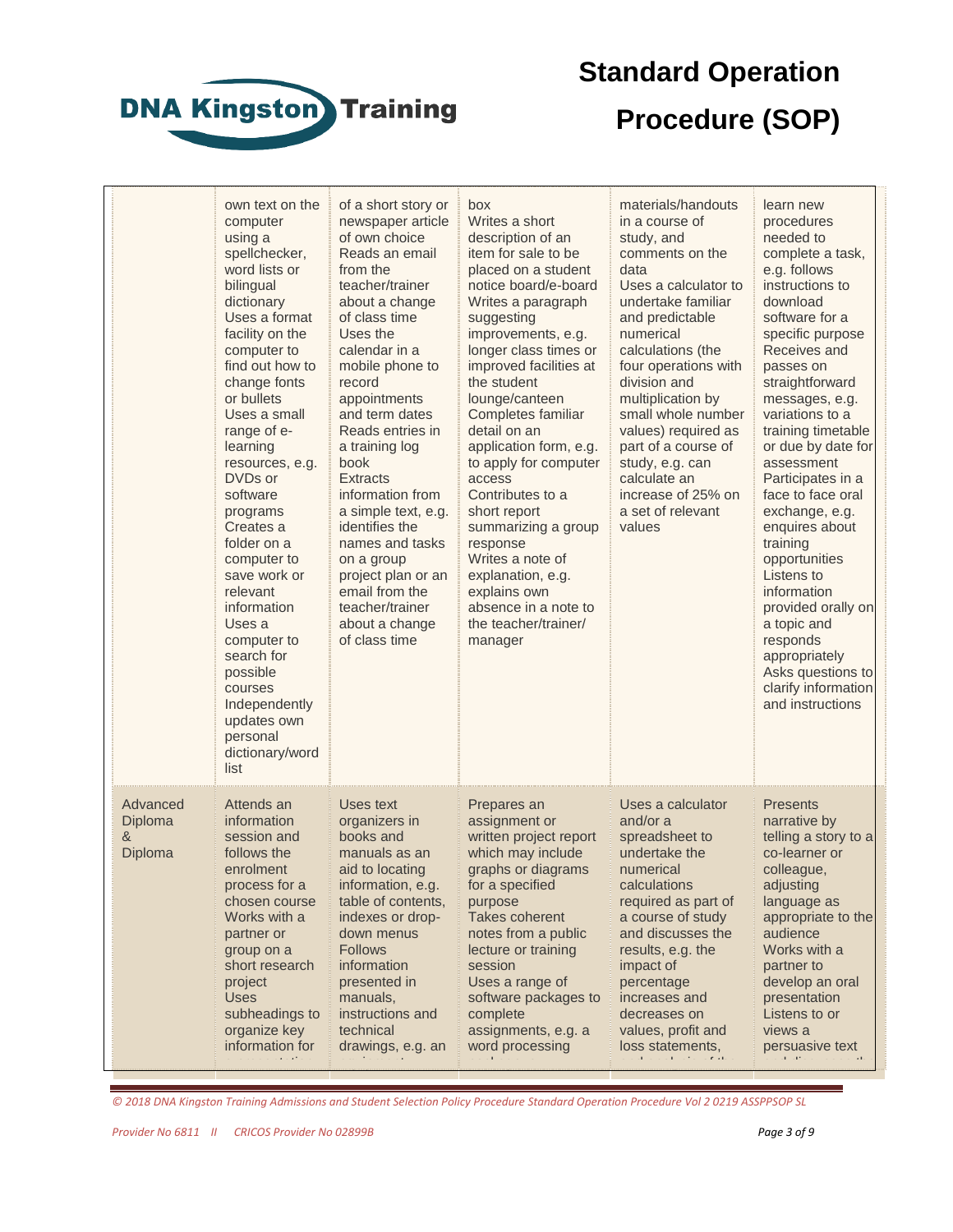

Lists

study

visual

s of

on the

with

## **Standard Operation Procedure (SOP)**

state or national economy

Develops and uses personal organization systems such as files, notebooks, folders and checklists references to be used for independent **Interprets** representation information such as diagrams and illustrations and comments usefulness of these to own learning Approaches information professionals for assistance information searches Participates in a learning support group instruction manual Identifies relevant information from a range of written texts, e.g. identifies specific information in an online course handbook or locates information on an intranet Reads and interprets diagrams and graphs that are unambiguously presented, e.g. pathways of classes/subjects **Interprets** information from a graphic, table or chart to form an opinion, predict a trend or make recommendation s Reads a narrative of choice and discusses the author's presentation of characters, events or ideas Explains key differences of presentation and layout in a range of texts presenting similar information, e.g. a website, brochure, manual or magazine article Reads a diagram and comments on how

paste to routine

spreadsheet, email or the internet Uses functions such as format, copy and integrate/save/transf er information for assessment Uses a spell checker with an awareness of its limitations Uses email for communication with co-learners and the teacher/trainer Documents detail of on-the-job training in a log book

Completes a training evaluation or feedback form

Uses familiar timetables and fare information to estimate the total daily time taken and total weekly travel costs to get to and from home to a course/training venue Collects, collates and discusses data from a survey undertaken and prepares a report, e.g. makes a **PowerPoint** presentation on data that includes a routine chart or graph Measures a number of different quantities to make a product according to given specifications, e.g. to follow a recipe (hospitality course) or to build a wooden box (building and construction course)

main idea by identifying key features supporting the intended message, e.g. a TV advertisement, public notice, political advertisement or documentary Provides information on how own skills meet a criterion, e.g. for internal promotion or transfer, or prerequisites for a training course Expresses an opinion and makes a suggestion regarding an assessment procedure Listens to spoken instructions and chooses appropriate action, e.g. how to organize course materials and complete work, including electronic storage **Presents** information to a small group on a particular topic and responds to questions

*© 2018 DNA Kingston Training Admissions and Student Selection Policy Procedure Standard Operation Procedure Vol 2 0219 ASSPPSOP SL*

information supports or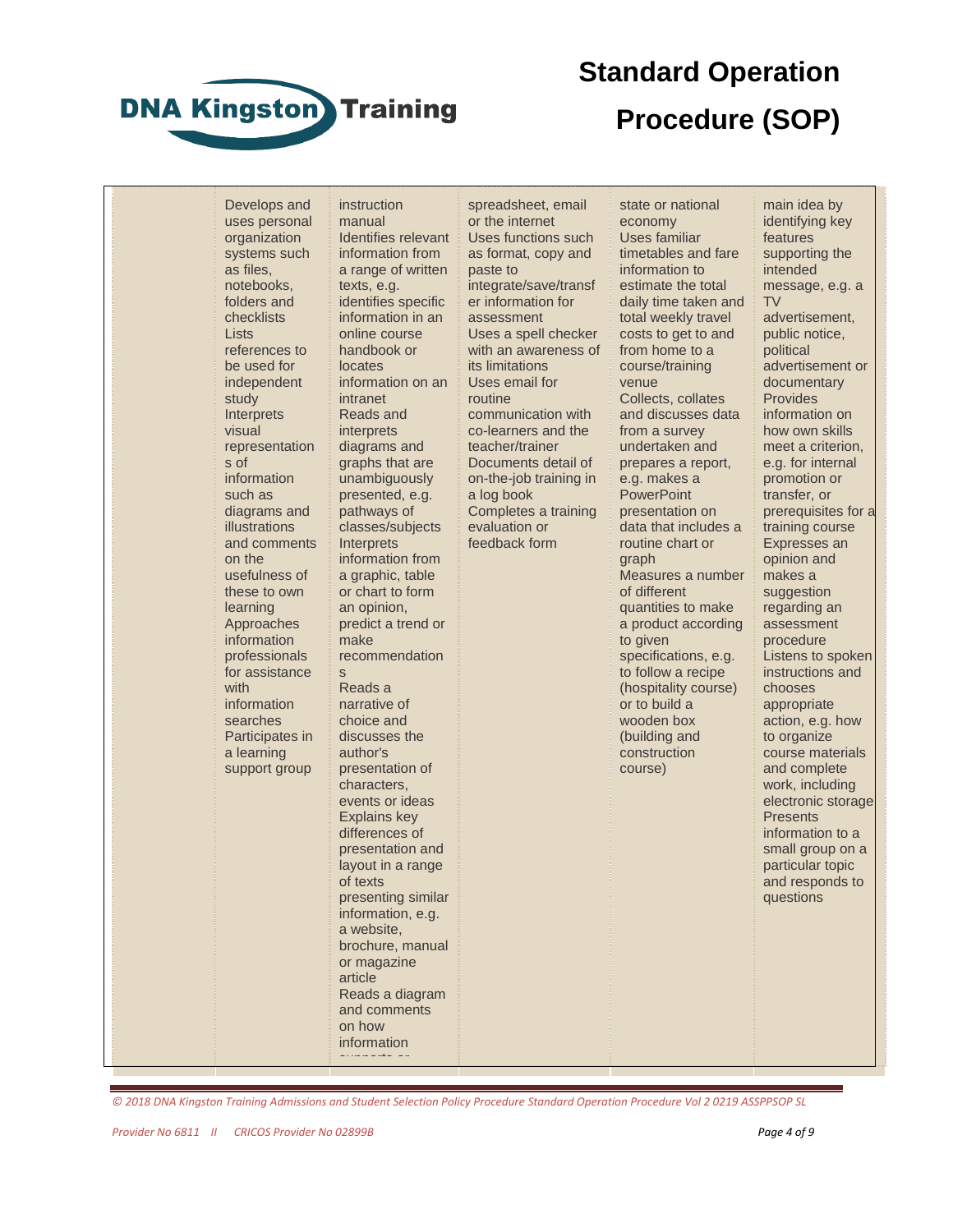

## **Procedure (SOP)**

| refutes a<br>particular point of<br>view, e.g. how<br>statistics on road<br>fatalities<br>presented in a<br>graph might be<br>used to justify<br>stricter road rules |  |
|----------------------------------------------------------------------------------------------------------------------------------------------------------------------|--|
|                                                                                                                                                                      |  |

| <b>PART 2: Admissions process</b>                                                                                                                                                                                                                                                                                                                                                                                                                                                                                                                                                                                            |                           |  |  |  |
|------------------------------------------------------------------------------------------------------------------------------------------------------------------------------------------------------------------------------------------------------------------------------------------------------------------------------------------------------------------------------------------------------------------------------------------------------------------------------------------------------------------------------------------------------------------------------------------------------------------------------|---------------------------|--|--|--|
| <b>Procedure</b>                                                                                                                                                                                                                                                                                                                                                                                                                                                                                                                                                                                                             | <b>Responsibilit</b><br>у |  |  |  |
| Admissions Officer will undertake the following step by step process once the<br>completed application with all supporting documents are received either from<br>the applicant directly or from his/her education agent:                                                                                                                                                                                                                                                                                                                                                                                                     | $\lambda$                 |  |  |  |
| 1. Check and complete the pre-enrolment checklist at Appendix A to<br>ensure that the required documents/information are provided.                                                                                                                                                                                                                                                                                                                                                                                                                                                                                           |                           |  |  |  |
| 2. Ensure that the application form is signed and dated. Have the<br>applicant or parent/guardian (if under 18 years of age), signs the<br>application form and attached any supporting documentation.                                                                                                                                                                                                                                                                                                                                                                                                                       |                           |  |  |  |
| 3. Assess the applicant's previous educational qualification(s) (either<br>obtained in Australia or overseas) necessary for studying at the<br>required level of the proposed qualification.                                                                                                                                                                                                                                                                                                                                                                                                                                 | Admissions                |  |  |  |
| The applicant is also assessed to determine whether they meet the<br>4.<br>required entry level qualification(s) for the particular qualification in<br>which they want to enroll.                                                                                                                                                                                                                                                                                                                                                                                                                                           | Officer                   |  |  |  |
| 5.<br>If the applicant's educational qualifications do not meet DNA Kingston<br>Training admission requirements, other factors may be considered at<br>the discretion of DNA Kingston Training (must be approved by<br>Director/Campus Manager) and in accordance with entry requirements<br>of course(s) as per the training package. These other factors may<br>include: mature age, work experience, attitude and aptitude, previous<br>academic results, attendance rate in the previous college, ability and<br>skills to function in an academic environment, possibility to succeed in<br>his/her academic endeavors. | $\mathbf{)}$              |  |  |  |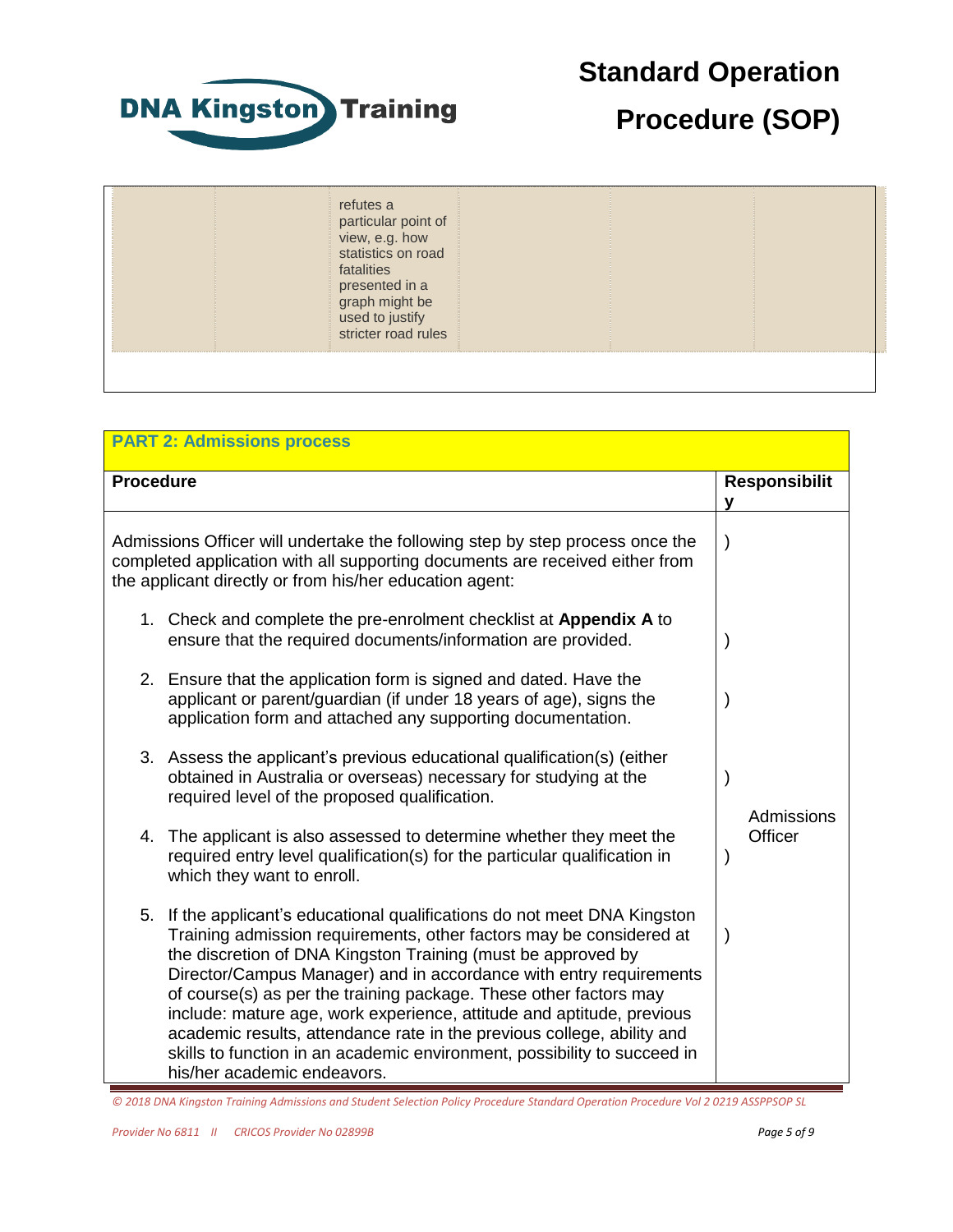

## **Procedure (SOP)**

Т

|    | 6. Applicant's English language skills (language and literacy) will be<br>assessed. If student has a satisfactory score in IELTS, TOEFL or PTE<br>Academic, the applicant will be admitted to his/her chosen course.                                                                                                                                                                                               | $\lambda$     |
|----|--------------------------------------------------------------------------------------------------------------------------------------------------------------------------------------------------------------------------------------------------------------------------------------------------------------------------------------------------------------------------------------------------------------------|---------------|
| 7. | If an applicant cannot produce evidence of a satisfactory English score,<br>and there are doubts their English language skills being insufficient to<br>cope in an academic environment, the applicant will be required to sit<br>an English test (at the student's expense) or to enroll in an English<br>(ELICOS) course for an appropriate duration until the applicant<br>achieves the required English score. | $\lambda$     |
|    | 8. After all checks are completed, Admissions Officer will clip all the<br>documents together and a student file is created. The student file will<br>consist the following:                                                                                                                                                                                                                                       | $\mathcal{E}$ |
|    | Front cover of the file with Student number and name                                                                                                                                                                                                                                                                                                                                                               | Admissions    |
|    | Section 1 (Yellow)                                                                                                                                                                                                                                                                                                                                                                                                 | Officer       |
|    | Enrolment form with supporting documents<br>$\circ$<br>Letter of offer & Acceptance of Offer<br>$\circ$<br>eCOE<br>$\circ$                                                                                                                                                                                                                                                                                         | $\mathcal{E}$ |
|    | Evidence of qualifications for credit transfer<br>$\circ$<br>Approval of credit transfer<br>$\circ$                                                                                                                                                                                                                                                                                                                |               |
|    | Section 2 (Green)                                                                                                                                                                                                                                                                                                                                                                                                  |               |
|    | Change of enrolment forms<br>$\circ$                                                                                                                                                                                                                                                                                                                                                                               |               |
|    | Supporting documentation<br>O                                                                                                                                                                                                                                                                                                                                                                                      |               |
|    | Details of any refunds<br>$\circ$<br>Section 3                                                                                                                                                                                                                                                                                                                                                                     |               |
|    | (Blue)<br>Invoices<br>$\circ$                                                                                                                                                                                                                                                                                                                                                                                      |               |
|    | Copies of any payment ATM slips, receipts<br>O                                                                                                                                                                                                                                                                                                                                                                     | $\mathcal{E}$ |
|    | Section 4 (Pink)                                                                                                                                                                                                                                                                                                                                                                                                   |               |
|    | Correspondence to/from student, agent or<br>O                                                                                                                                                                                                                                                                                                                                                                      |               |
|    | others                                                                                                                                                                                                                                                                                                                                                                                                             |               |
|    | Internal letters<br>O<br>Warnings<br>$\circ$                                                                                                                                                                                                                                                                                                                                                                       |               |
|    | Complaints and appeals documents<br>O                                                                                                                                                                                                                                                                                                                                                                              |               |
|    |                                                                                                                                                                                                                                                                                                                                                                                                                    |               |
| 9. | Details of the student are entered into the student management system<br>- PowerPro.                                                                                                                                                                                                                                                                                                                               |               |
|    | 10. Applicant and/or education agent will be sent an offer letter by the<br>Admissions Officer generated from PowerPro.                                                                                                                                                                                                                                                                                            |               |
|    | 11. Admissions Officer is to ensure that the "Acceptance of Offer" is signed<br>and returned. Also, full payment of fees, or the first instalment if paying                                                                                                                                                                                                                                                        | $\mathcal{E}$ |

*<sup>© 2018</sup> DNA Kingston Training Admissions and Student Selection Policy Procedure Standard Operation Procedure Vol 2 0219 ASSPPSOP SL*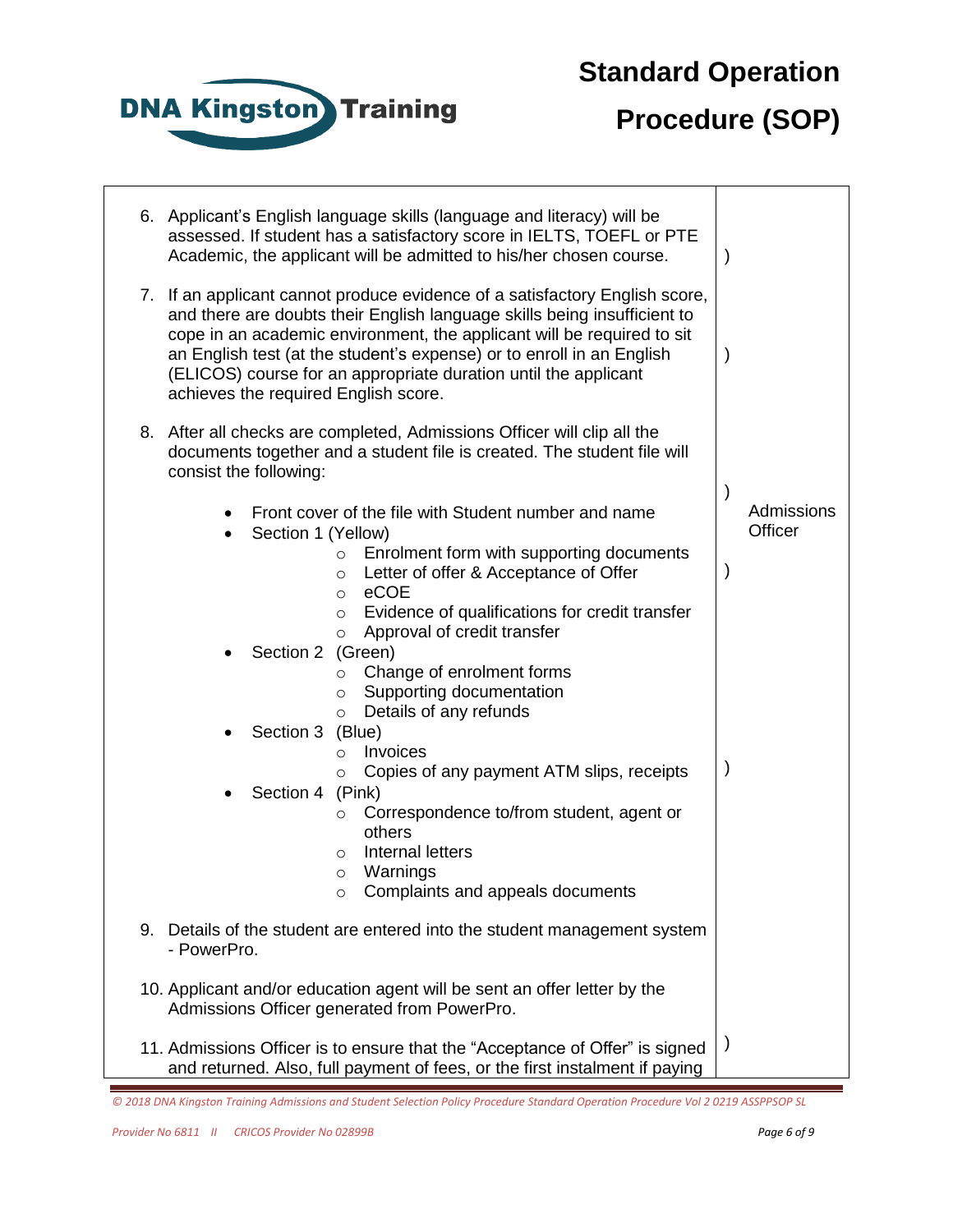

## **Procedure (SOP)**

| by instalments is made before eCoE is generated on PRISMS.                                                                                                                                                                                                                                                       |                           |
|------------------------------------------------------------------------------------------------------------------------------------------------------------------------------------------------------------------------------------------------------------------------------------------------------------------|---------------------------|
| 12. Once the eCoE is generated, Admissions Officer will forward it to the<br>applicant/education agent to apply for a student visa. Applicant must<br>apply for a student visa at their Australian Student Visa issuing center<br>and make travel arrangements to Australia once the student visa is<br>granted. | Admissions<br>Officer     |
| 13. Soft copy of the eCOE is saved on Z drive and PowerPro is updated.                                                                                                                                                                                                                                           |                           |
| 14. Administration Manager will conduct regular checks on the processed<br>applications to ensure compliance with the admissions process.                                                                                                                                                                        |                           |
| 15. Any discrepancies found during the process will be immediately<br>rectified by the Admissions officer.                                                                                                                                                                                                       |                           |
| 16. The student admissions process flowchart is at Appendix B.                                                                                                                                                                                                                                                   |                           |
|                                                                                                                                                                                                                                                                                                                  | Administration<br>Manager |
|                                                                                                                                                                                                                                                                                                                  | Admissions<br>Officer     |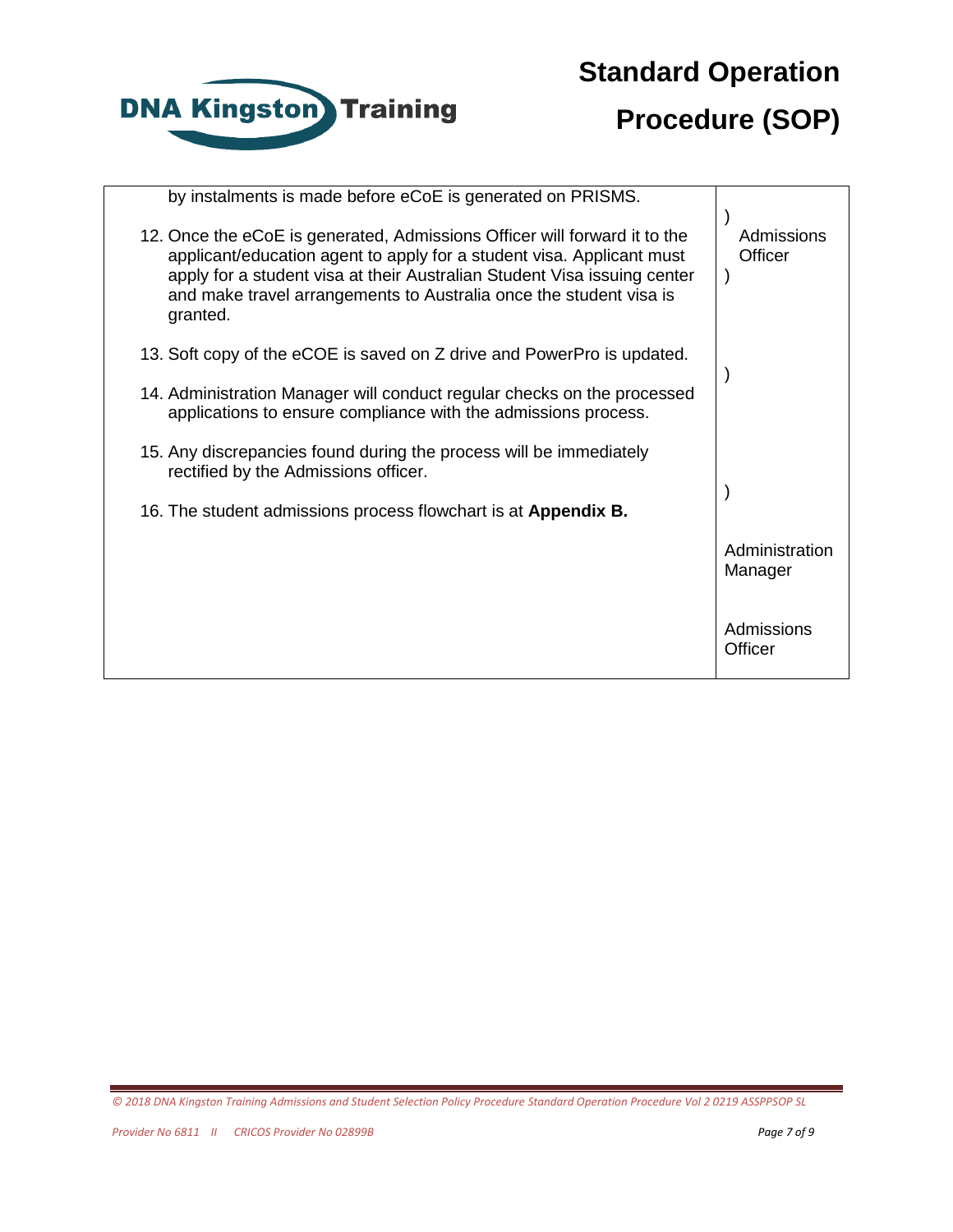

**Procedure (SOP)**

#### **Appendix A: Pre-Enrolment Checklist**

| <b>Student Name:</b> |          |        |  |
|----------------------|----------|--------|--|
| <b>ID Number:</b>    |          |        |  |
| Online:              | Walk-in: | Agent: |  |

|                | <b>Application Form</b>                                                         | <b>YES</b> | <b>NO</b> |
|----------------|---------------------------------------------------------------------------------|------------|-----------|
| 1              | Student's contact details                                                       |            |           |
| 2              | Agent contact details (if applicable)                                           |            |           |
| 3              | OSHC (couple or family needs passport - if applicable)                          |            |           |
| 4              | Location (city/country) to apply for VISA                                       |            |           |
| 5              | Requires eCoE (All student visa holders need to have eCoE)                      |            |           |
|                | <b>Student Documents</b>                                                        |            |           |
| 1              | Student's Passport (to ensure that it is not expired)                           |            |           |
| $\overline{2}$ | English Results e.g. IELTS, PTE academic (to verify authenticity of<br>results) |            |           |
| 3              | Academic Transcripts (VET-English translated)                                   |            |           |
| 4              | High School (VET)                                                               |            |           |
| 5              | <b>LNN Assessment Form</b>                                                      |            |           |
| 6              | <b>GTE Form</b>                                                                 |            |           |
|                | <b>Letter of Offer</b>                                                          |            |           |
| 1              | Signed LOF (with current date)                                                  |            |           |
| $\overline{2}$ | Signed Enrolment form (same as passport signature)                              |            |           |
| 3              | Payment receipt (according to initial payment)                                  |            |           |
| 4              | Agent Invoice (if applicable)                                                   |            |           |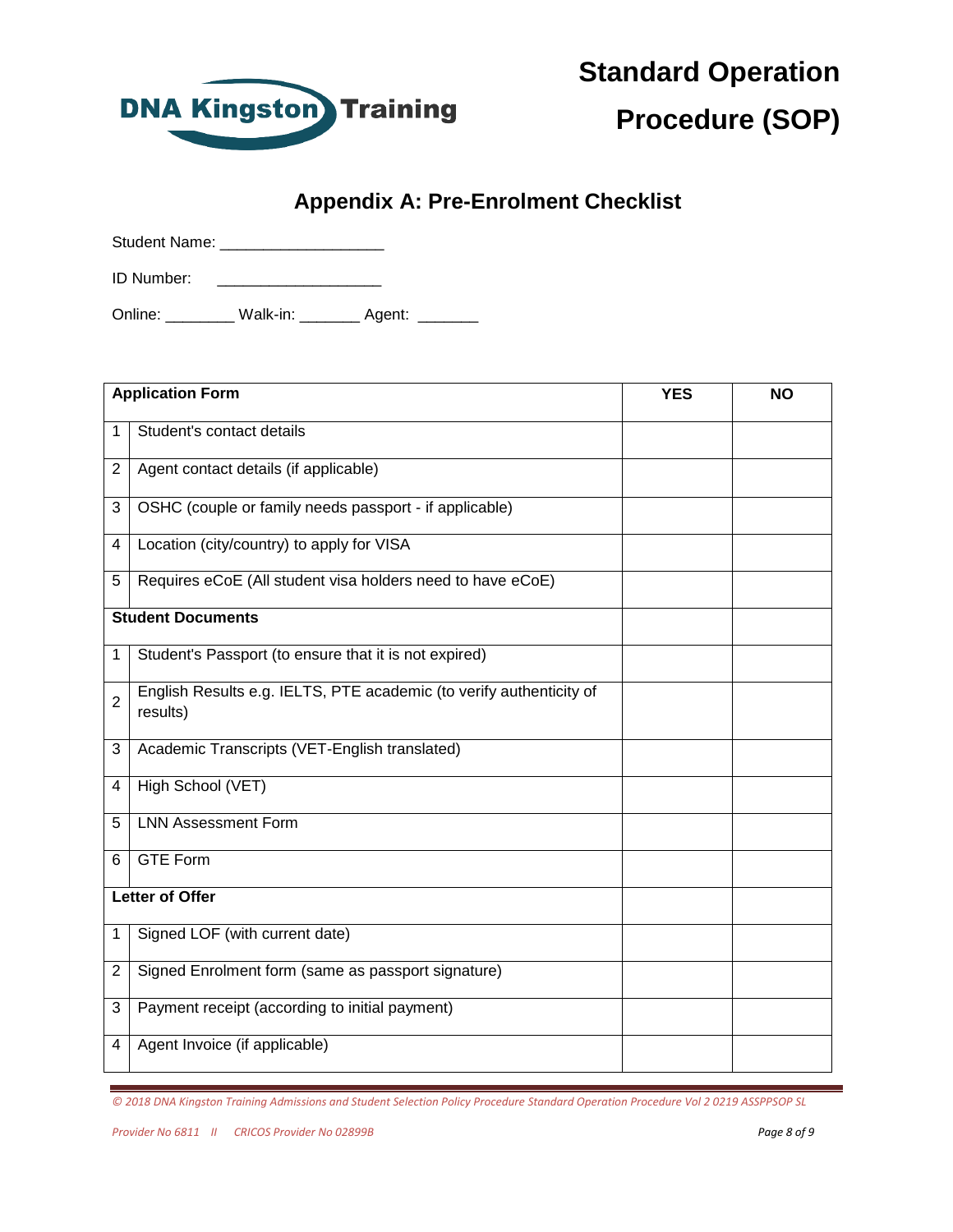

**Appendix B: Student Admissions Process Flowchart**